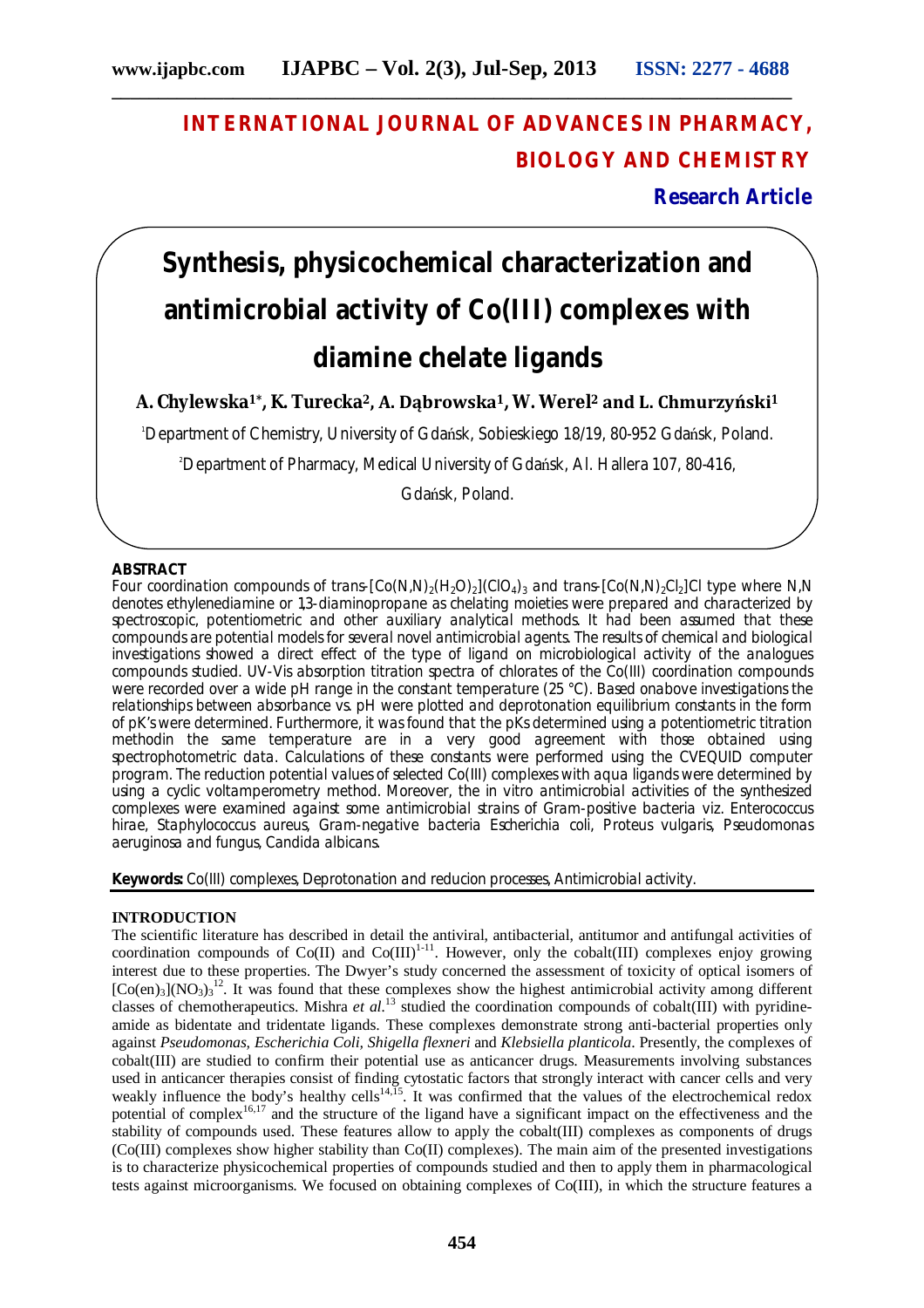short *N,N*-donor organic ligands and simple monodentate inorganic ligands (en - ethylenediamine and dap – 1,3diaminopropane). The future goal of our studies is to test much higher number of complexes of the same type to find a compound with specific bactericidal, fungicidal properties and its application as a drug.

#### **MATERIAL AND METHODS**

### **Synthesis of** *trans***-[Co(N,N)**<sub>2</sub>(H<sub>2</sub>O)<sub>2</sub>](ClO<sub>4</sub>)<sup>3</sup>

In 25 cm<sup>3</sup> of double distilled water was dissolved 29.1 g of Co(NO<sub>3</sub>)<sub>2</sub>∙6H<sub>2</sub>O. Then was added saturated NaHCO<sub>3</sub> hot solution until precipitation of a pink precipitate  $CoCO<sub>3</sub>$ . The resulting mixture was introduced to 11.35 cm<sup>3</sup> of ethylenediamine (*N,N*=en) or to 16.74 cm<sup>3</sup> of 1,3-diaminopropane (*N,N*=dap) and 10 cm<sup>3</sup> hydrogen peroxide. This solution was heated for two hours in a water bath. After cooling, the red-purple crystals were precipitate, which was then filtered off. The solution was concentrated by an hour in a water bath and then obtained residue was stored for a few days in the refrigerator. The precipitated dark red crystals were filtered off and washed with double distilled water and 96% ethanol. The resulting carbonate complexes type of  $[Co(N,N)_{2}CO_{3}]NO_{3}·1,5·H_{2}O$ were dissolved again in 25 cm<sup>3</sup> of double distilled water. Next, the HClO<sub>4</sub> (60 cm<sup>3</sup>, 0.001 M) was slowly poured to the above solution and resulting mixture was acidified to  $pH = 1$ . After removal of carbon dioxide, the obtained product was concentrated, until the dry pink crystals were precipitated. Visible absorption spectra, molar activity coefficients for *trans*- $[Co(en)_{2}(H_{2}O)_{2}](ClO_{4})$ <sub>3</sub> agreed ( $\pm 3\%$ ) with published values. Elemental analyses (C, H, N) were within 0.3% of the calculated values. The blood-red powder of *trans-* [Co(dap)2(H2O)2](ClO4)3, obtained in 49% yield, was soluble in water, methanol, ethanol and DMSO. *Anal. Calcd* for CoC6H24N4O14Cl3: C, 13.30; H, 4.43; N, 10.35. *Found*: C, 13.28; H, 4.38; N, 10.21%. Selected IR bands (cm-1 ): 3340 (*ν*(N-H)), 3435 (*ν*(O-H)), 904 (*ν*(Co-O)), 420 (*ν*(Co-N)).

#### **Synthesis of** *trans***-[Co(N,N)**<sub>2</sub>**Cl**<sub>2</sub>**]Cl**

The chloride salts were prepared by the methods of Broomhead and Kane-Maguire<sup>18,19</sup> and were recrystallized from 1 M HCl before use. Visible absorption spectra, molar activity coefficients for *trans*-[Co(en)<sub>2</sub>Cl<sub>2</sub>]Cl agreed  $(\pm 3\%)$  with published values. Elemental analyses (C, H, N) were within 0.2% of the calculated values. The blue powder of *trans*-[Co(dap)<sub>2</sub>Cl<sub>2</sub>]Cl, obtained in 41.2% yield, was soluble in water, methanol, ethanol and DMSO. *Anal. Calcd* for CoC6H20N4Cl3: C, 22.98; H, 6.43; N, 17.87. *Found:* C, 22.91; H, 6.44; N, 17.80%. Selected IR bands (cm-1 ): 3350 (*ν*(N-H)), 920 (*ν*(Co-Cl)), 450 (*ν*(Co-N)).

#### **Measurements**

The measurements were carried out by means of potentiometric titrations at constant ionic strength using an automated system and applying the *Microtitator* program. All probes, which were used in titrations, were prepared in nitrogen atmosphere to avoid CO<sub>2</sub> contamination and the temperature was kept at  $25 \pm 0.1$  °C. Constant ionic strength of  $0.1M$  was maintained with NaClO<sub>4</sub>. The titration system consisted of a titration cell, a magnetic stirrer and an automatic titrator with Hamilton's syringe (0.5 mL). The pH-combined electrode was bought from *Mettler Toledo* firm. The electrode was calibrated using pH standard buffers. The CVEQUID computer program was used to get the acid-base constants from potentiometric method.

Perkin Elmer Lambda 800 UV-Vis double beam spectrophotometer, with automatic stirrer, was used for absorbance measurements. 1 cm quartz microcells were utilized, at 25 °C and 0.1M ionic strength (NaClO<sub>4</sub>). For each pH point a known aliquot of solution was extracted and the absorption spectrum was recorded. All the titrations were performed under complete computer control.

Electrochemical measurements were made at scan speed 100 mV/s using Gamry potentiostat Reference 600. The measuring system consisted of a vessel in which there was a test solution with a concentration c =  $2 \cdot 10^{-3}$  M and immersed in the electrodes: platinum (working), calomel (reference) and an auxiliary (platinum wire). Measurements were carried out in DMSO and before registering CV curves the solution was deoxidized by using argon. Tetrabuthylammonium perchlorate was used as an electrolyte core.

#### **Chemical procedures**

A stock solution of each complex was prepared as water solution (the same procedures for potentiometry and spectrophotometry). Aqueous solutions were prepared just before taking the spectra by adding equal volumes of stock solution and appropriate buffer and placed in UV-Vis cells. After this, the spectra were recorded between 300 and 650 nm at pH range from 2.05 to 13.56. The absorbance data in the same range wavelength were used for calculations of values of pK constants. The absorbance readings were then entered on to a computer spreadsheet that solved for the pK's and absorptivity values of 1. Each absorbance reading is an average value of three measurements at a given pH value. The absorbance of the samples was measured at  $25 \degree C$ . Calculations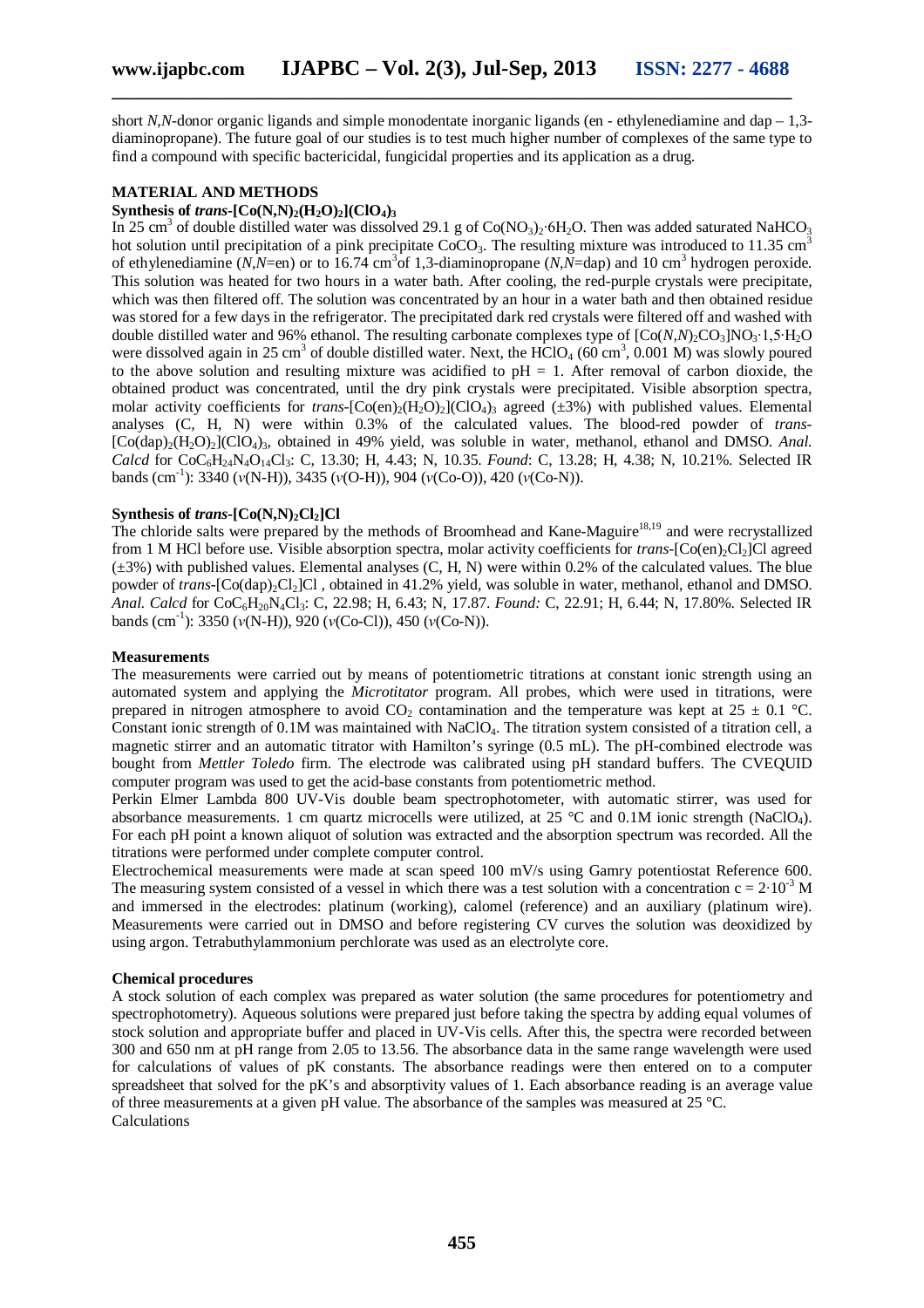The  $pK_1$  and  $pK_2$  values obtained from spectrophotometry and potentiometry hybride method were computed by using an Origin 8.5 program, based on absorbance variations at a selected wavelength and by using a nonlinear<br>least squares method according to the Eq.  $(1)^{20}$ : least squares method according to the Eq.  $(1)^{20}$ :

$$
A = \frac{A_{\left[\text{BH }_2^{-3+1}\right]} + A_{\left[\text{BH }^2+\right]} \cdot 10^{\left(\text{pH }-\text{pK }_1\right)}}{10^{\left(\text{pH }-\text{pK }_1\right)}+1} + \frac{A_{\left[\text{BH }^2+\right]} + A_{\left[\text{B }^+\right]} \cdot 10^{\left(\text{pH }-\text{pK }_2\right)}}{10^{\left(\text{pH }-\text{pK }_2\right)}+1}
$$
(1)

The values of dissociation constants of complexes of Co(III) were determined from potentiometric measurements using a CVEQUID computer program by Liwo and Kostrowicki<sup>20-24</sup>. The program is based on an algorithm that matches the assumed equilibrium model to measurement data, to fit the data obtained from the program as precise as possible with the data obtained from experiments. For this purpose, using the methods of Gauss-Newton-Marquart, the iterative method used to solve nonlinear problems. It allows you to determine the equilibrium constant values regardless of their degree of dependence.

# **Microbiological procedures**

Determination of antimicrobial activity of coordination compounds studied was performed *in vitro* on selected strains of bacteria: *Enterococcushirae* ATCC 10541, *Staphylococcus aureus* ATCC 6538, *Escherichia coli* 8739, *Proteus vulgaris* 4635, *Pseudomonas aeruginosa* 9077 and fungus, *Candida albicans* ATCC 10231 using a quantitative method<sup>25</sup>. Control strains are derived from the Institute of Immunology and Experimental Therapy, Polish Academy of Sciences, Wroclaw, Poland.

# **The minimal inhibitory concentration (MIC) and the minimal bactericidal and fungicidal concentration (MBC)**

Into a sterile 96-well microplates were introduced 100 μl BHI broth (for *Enterococcus hirae*), 100 μl Muller-Hinton broth (for other bacteria) or 100 μl Sabouraud broth (for *Candida albicans*). Dilutions of tested compounds were performed in exponentially<sup>26</sup>. For the prepared dilutions of compounds were added 100 μl of night bouillon cultures of bacteria or fungi with a density of 10<sup>5</sup> CFU/ml (colony forming units). After 24 hours of incubation at 35-37 °C for bacteria and 48 h at 25 °C for fungi, microbial growth was visually observed and the values of MIC were determined. The MIC (minimal inhibitory concentration) is taken as the lowest antimicrobial substance concentration at which observable growth is inhibited. To determine the values of MBC, 100 μl of appropriate dilutions of samples without visible growth were taken from each tube and spread on agar plates. Mueller-Hinton agar plates were incubated for 24 hours at 35-37 °C for the bacterial strains and Sabouraud agar for 48 h at 25 °C for *Candida albicans* and the values of MBC were determined<sup>27</sup>. MBC was defined as the lowest drug concentration at which 99,9% of the inoculums was killed. All the tests were repeated up to three times.

## **Disc diffusion method**

Discs measuring 6.25 mm in diameter punched from Whatmanno. 1 filter paper was used<sup>28</sup>. Discs were sterilized in capped bottles by dry heat at 140 °C for one hour. The fresh solutions of the compounds were prepared with different concentrations using sterile distilled water and added to each bottles with discs in appropriate volume, that each disc contained approximately 0.01 ml of solution. Overnight bacterial and fungal cultures were diluted with Mueller-Hinton and Sabouraud broth respectively to the density of  $10^6$  CFU/ml. The discs of each concentrations were placed on the inoculated appropriate nutrient agar plates and incubated at 37 °C for 24 h (bacteria) and 25 °C for 72 h (fungi). Cefoperazon, gentamycin and chloramphenicol for bacteria and nystatin for funges were used as standards drugs. In each case triplicate tests were performed. After incubation the antimicrobial inhibition zone values (mm) for the testing compounds and standards were measured.

# **RESULTS AND DISCUSSION**

The four synthesized complexes (Fig. 1) have been studied by using potentiometry and electron spectroscopy to take them fully characterized. These compounds were tested microbiologically in the next step of the study.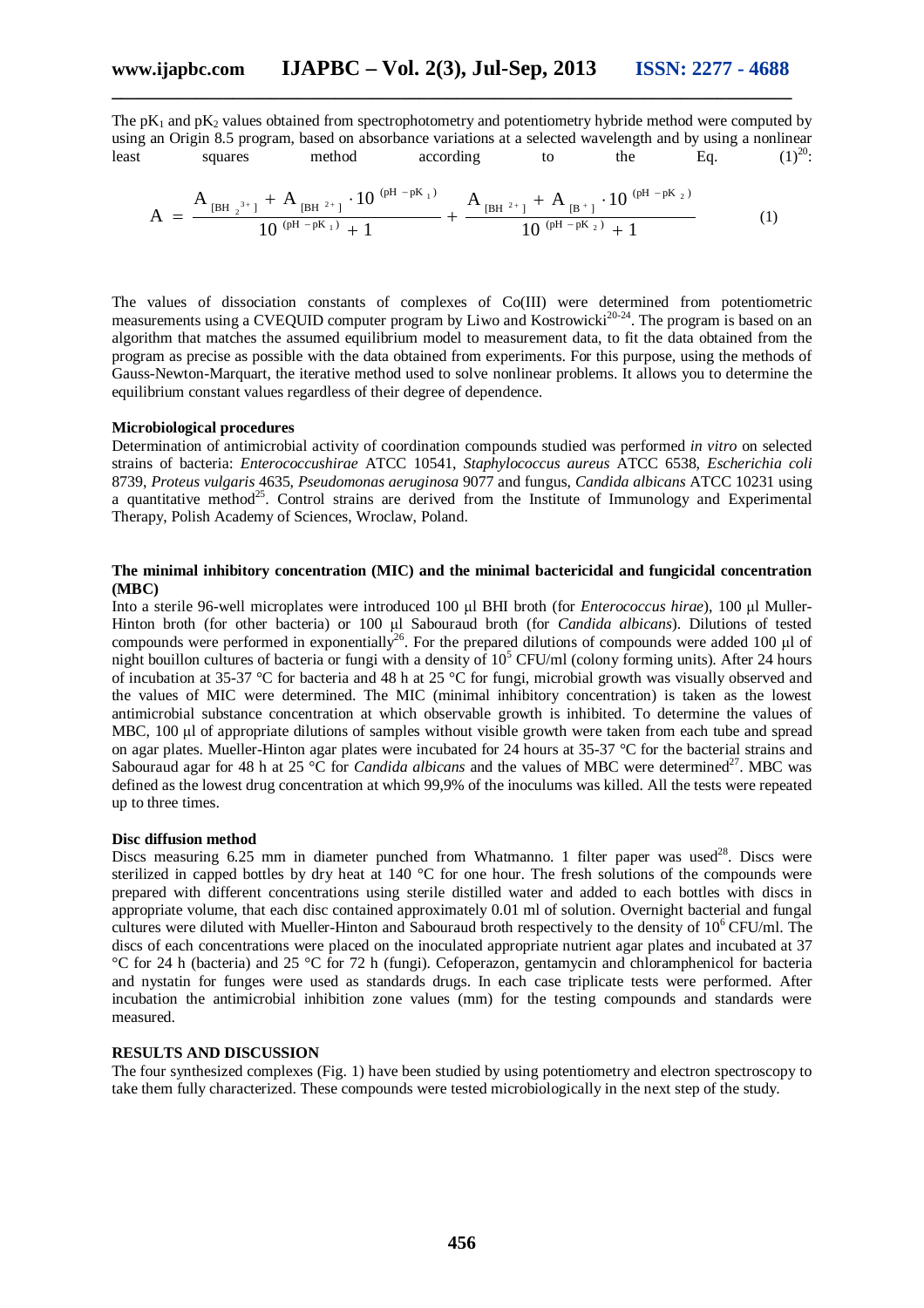

**\_\_\_\_\_\_\_\_\_\_\_\_\_\_\_\_\_\_\_\_\_\_\_\_\_\_\_\_\_\_\_\_\_\_\_\_\_\_\_\_\_\_\_\_\_\_\_\_\_\_\_\_\_\_\_\_\_\_\_\_\_\_\_\_\_\_\_\_\_\_\_\_\_**

**Fig. 1: Microscopic images of compounds studied:** *trans***-[Co(en)2Cl2]Cl (a),**   $trans$ **-**[Co(dap)<sub>2</sub>**Cl**<sub>2</sub>]**Cl** (b),  $trans$ **-**[Co(en)<sub>2</sub>(H<sub>2</sub>O)<sub>2</sub>](ClO<sub>4</sub>)<sub>3</sub> (c), *trans***-**[ $Co(dap)_{2}$ (H<sub>2</sub>O)<sub>2</sub>](ClO<sub>4</sub>)<sub>3</sub> (d), twenty times zoom

#### **Spectrophotometric study**

Overlap plays an important role in the investigation of two-step acid-base equilibrium systems. That is, such systems are likely to be characterized by certain pH regions within which it is necessary to take into account the concentrations of all species. The UV-Vis spectrum of *trans*- $[Co(en)_2(H_2O)_2]$  $(CIO_4)_3$ , made in the acidic environment, has two absorption maxima. One maximum in the 483 nm  $(\lambda_1)$ , the second in the 342 nm( $\lambda_2$ ). The pH increases during the titration with sodium hydroxide solution, which affects the growth of the intensity  $\lambda_1$ and  $\lambda_2$  absorption bands. This leads to the absorption maximum with hipsochromic shifts  $\lambda_1$  of about 12 nm and the disappearance of the band  $\lambda_2$ . Fig. 2 shows the titration spectra, which intersect in complicated ways. No isosbestic points (or even quasi-isosbestic points) are observed, so a determination of rank is impossible on the basis of spectra alone. Each spectrum is recorded at a specific pH, and it is easy to ascertain at what wavelengths the absorbance varies most.



**Fig. 2:** Spectrophotometric titration curves for *trans*- $\overline{[Co(en)_2(H_2O)_2(CIQ_4)_3(0.025 \text{ M in } 0.075 \text{ M~ICl})}$  by **using 0.494 M aqueous solution of NaOH (25 °C)**

The absorbance at 474 nmas dependence of absorbance at 416 nmwas plottedto determine the exact number of equilibria. The A-diagram obtained is shown in Fig. 3. Two straight sections are visible, which indicates the presence of two equilibria of the system studied.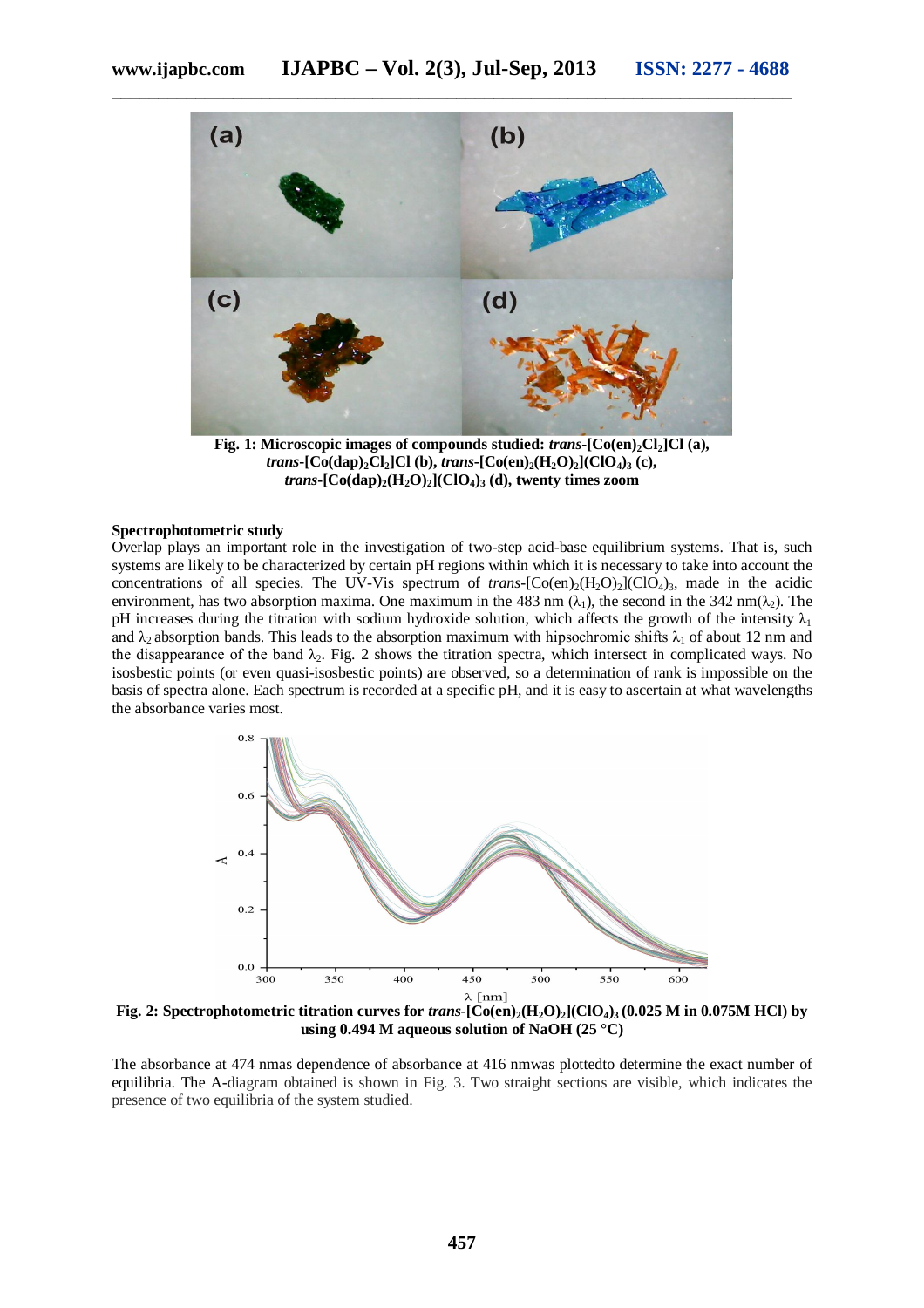

**\_\_\_\_\_\_\_\_\_\_\_\_\_\_\_\_\_\_\_\_\_\_\_\_\_\_\_\_\_\_\_\_\_\_\_\_\_\_\_\_\_\_\_\_\_\_\_\_\_\_\_\_\_\_\_\_\_\_\_\_\_\_\_\_\_\_\_\_\_\_\_\_\_**

**Fig. 3:** The plot of A-diagram for trans- $[Co(en)_2(H_2O)_2]$  $(CIO_4)_3$ 

The values of deprotonation constants were calculated using the equation of Henderson-Hasselbalch. The value of  $pK_1$  was calculated from the dependence of absorbance at different wavelengths. Fig. 4 represents the results of calculations for *trans*-[Co(en)<sub>2</sub>(H<sub>2</sub>O)<sub>2</sub>](ClO<sub>4</sub>)<sub>3</sub> as function of absorbance at 528 nm *vs.* pH.



**titration calculations during titration of trans-** $\left[Co(en)_2(H_2O)_2\right](ClO_4)_3$  **(0.025 M in 0.075 M HCl) by using solution of 0.494 M NaOH**

The values of the second acidic dissociation constant were calculated from the dependence of absorbance at 474 nm as a function of pH (Fig. 5).



**Fig. 5: The dependence of absorbance at 474 nm vs. pH and the curve-fitting of the spectrophotometric titration calculations during titration of trans-** $[Co(en)_2(H_2O)_2]$  $(CIO_4)_3$  $(0.025 M$  **in 0.075MHCl) by 0.494 M NaOH as titrant**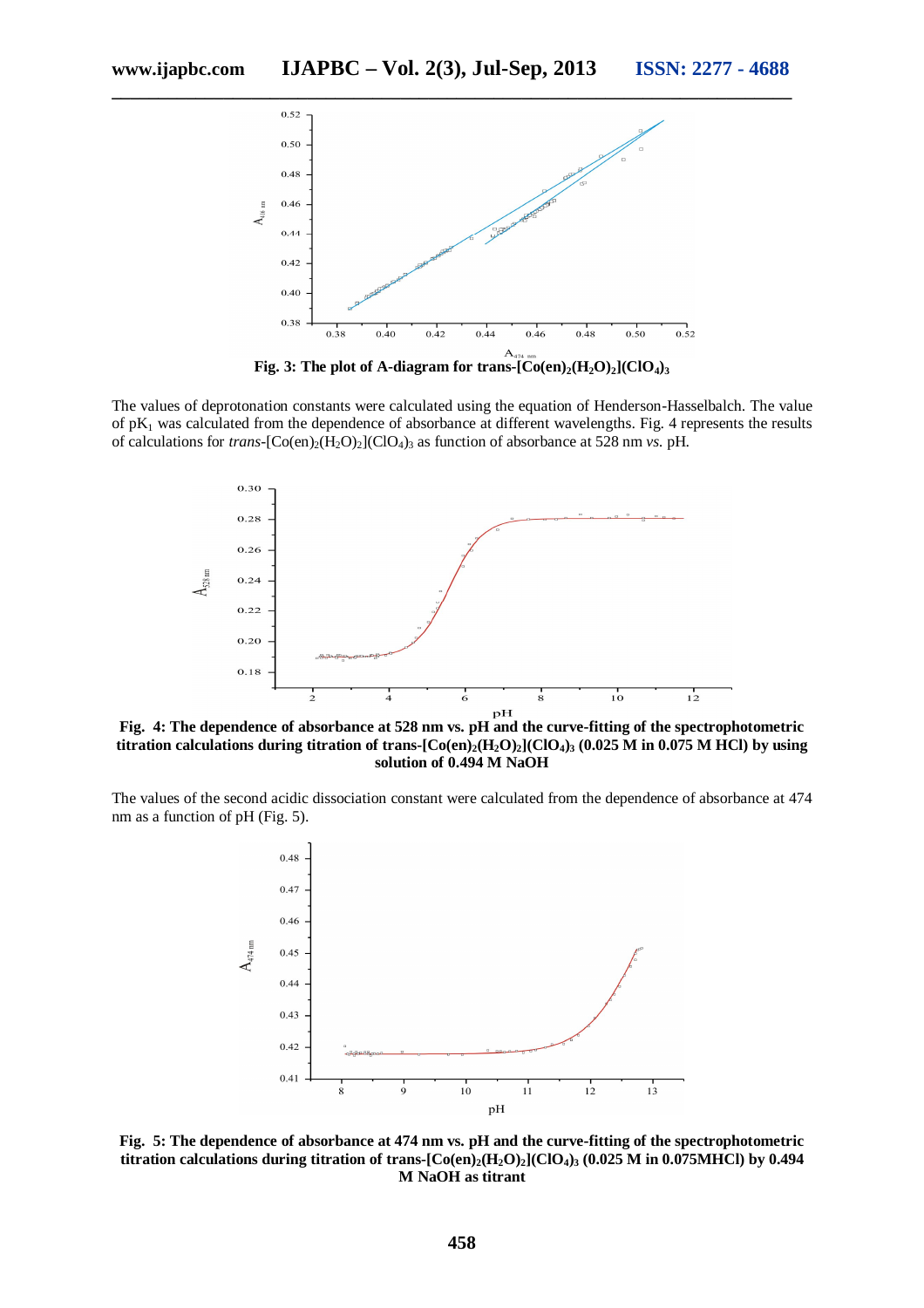The spectrum of *trans*- $[Co(dap)_{2}(H_{2}O)_{2}]$ <sup>3</sup> in an acidic solution has two absorption maxima. One maximum in 503 nm, the second in 349 nm. The pH increasing during the titration with sodium hydroxide solution (Fig. 6), affects the growth of the intensity spectra obtained consecutively. The absorbance maximum in the shorter wave disappears.



**Fig. 6:** Spectrophotometric **titration** curves for trans- $[Co(\text{dap})_2(\text{H}_2\text{O})_2](ClO_4)$ **(0.05 M in 0.15 MHCl) by using 1.02 M aqueous solution of NaOH (25 °C)**

Fig. 6 presents the spectrophotometric titration spectra, which intersect in complicated ways too. No isosbestic points (or even quasi-isosbestic points) are observed, so a determination of rank is impossible on the basis of spectra alone. The A-diagram was plotted to determine the exact number of equilibria occurring in this system (Fig. 7), with the same result like for complex of Co(III) with *en*. Two protolytic equilibria of the system studied were observed.



The values of deprotonation constants ( $pK_1$  and  $pK_2$ ) were calculated using the Henderson-Hasselbalch's equation. Fig. 8 presents the results of measurements and calculations for  $pK_1$  (492 nm) and Fig. 9 shows the results for  $pK_2$  (468 nm).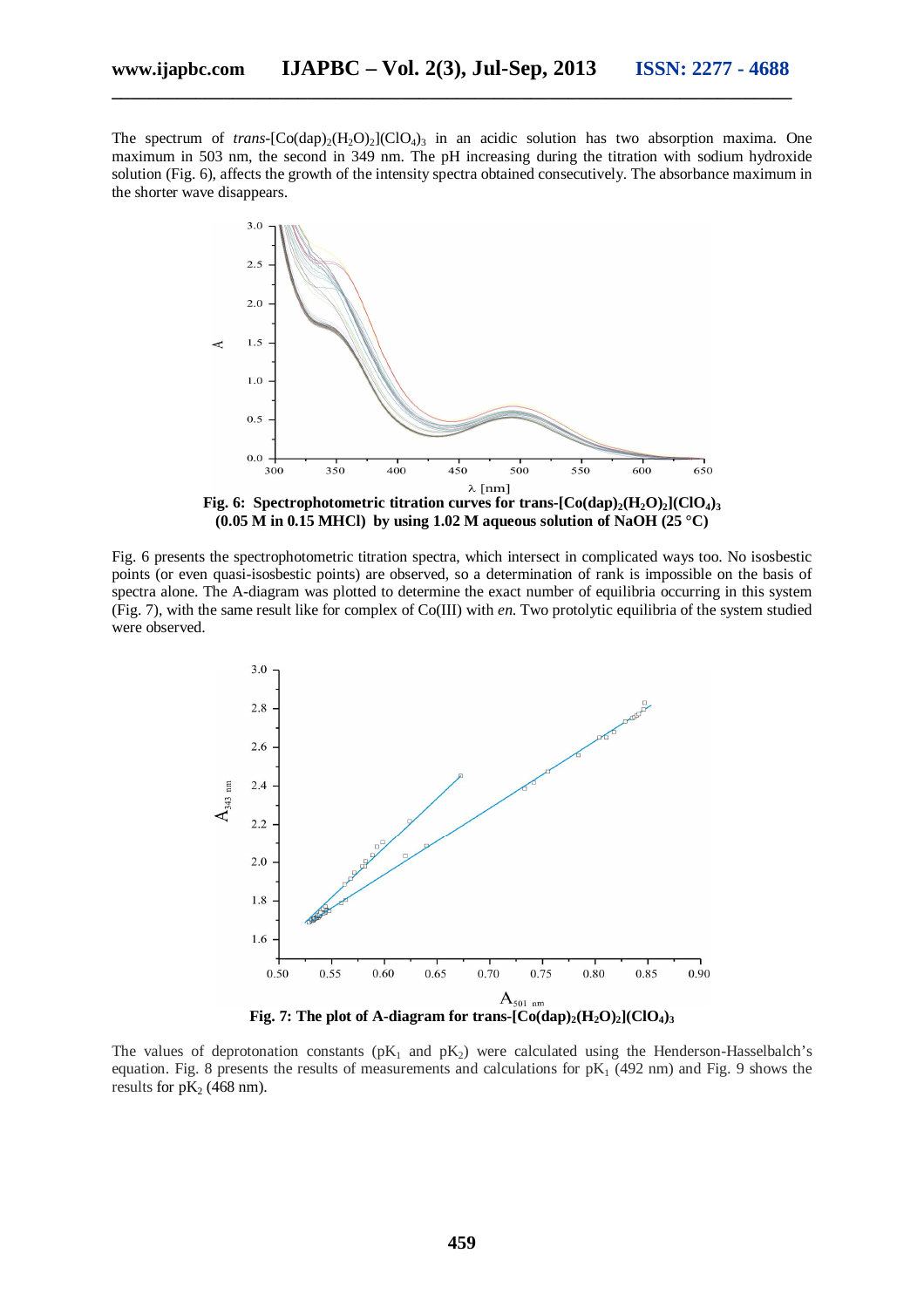

**Fig. 8: The dependence of absorbance at 492 nm** *vs.* **pH and the curve-fitting of the spectrophotometric titration**  calculations during titration of  $trans$ <sup> $-$ </sup>[Co(dap)<sub>2</sub>(H<sub>2</sub>O)<sub>2</sub>](ClO<sub>4</sub>)<sub>3</sub> (0.05 M in 0.15MHCl) by 1.02 M NaOH as titrant



**Fig. 9: The dependence of absorbance at 468 nm** *vs.***pH and the curve-fitting of the spectrophotometric titration** calculations during titration of *trans*- $[Co(\text{dap})_2(H_2O)_2]$  $[ClO_4)_3(c = 0.05 \text{ M in 0.15 MHC})$  by 1.02 M NaOH as titrant

#### **Potentiometric study**

In this study, a reverse titration method was used. On the basis of potentiometric and spectrophotometric data from titration curves for the complexes of type *trans*-[Co(*N,N*)<sub>2</sub>(H<sub>2</sub>O)<sub>2</sub>](ClO<sub>4</sub>)<sub>3</sub> are shown in Figs 10 (where *N,N*=en) and 11 (where *N,N*=dap). Following acid-base equilibrium model was proposed:

 $[Co(N,N)_2(H_2O)_2]^3$ <sup>+</sup> +  $OH^- \xleftarrow{\rightarrow} [Co(N,N)_2(H_2O)(OH)]^{2+}$  +H<sub>2</sub>O (2)  $[Co(N,N)_2(H_2O)(OH)]^{2+} + OH \stackrel{\rightarrow}{\leftarrow} [Co(N,N)_2(OH)_2]^+ + H_2O$  (3)

The model proposed was used to prepare the stoichiometric matrix and to determine the values of pK. Figs 10 and 12 present the potentiometric titrations curves of the complexes of type *trans*- $[Co(N,N)_2(H_2O)_2]$ (ClO<sub>4</sub>)<sub>3</sub>, together with the fitting line obtained from calculations. Additionally, Figs 10 and 12 show the reaction of neutralization the pure strong acid with a strong base, which were used during the measurements.



**Fig. 10: Potentiometric titration curves of** *trans-***[Co(en)2(H2O)2](ClO4)3(0.025 M in 0.075 M HCl) by 0.494 M NaOH (squares with solid line obtained from CVEQUID) and the second of pure HCl by NaOH (points without fitting), 25 °C**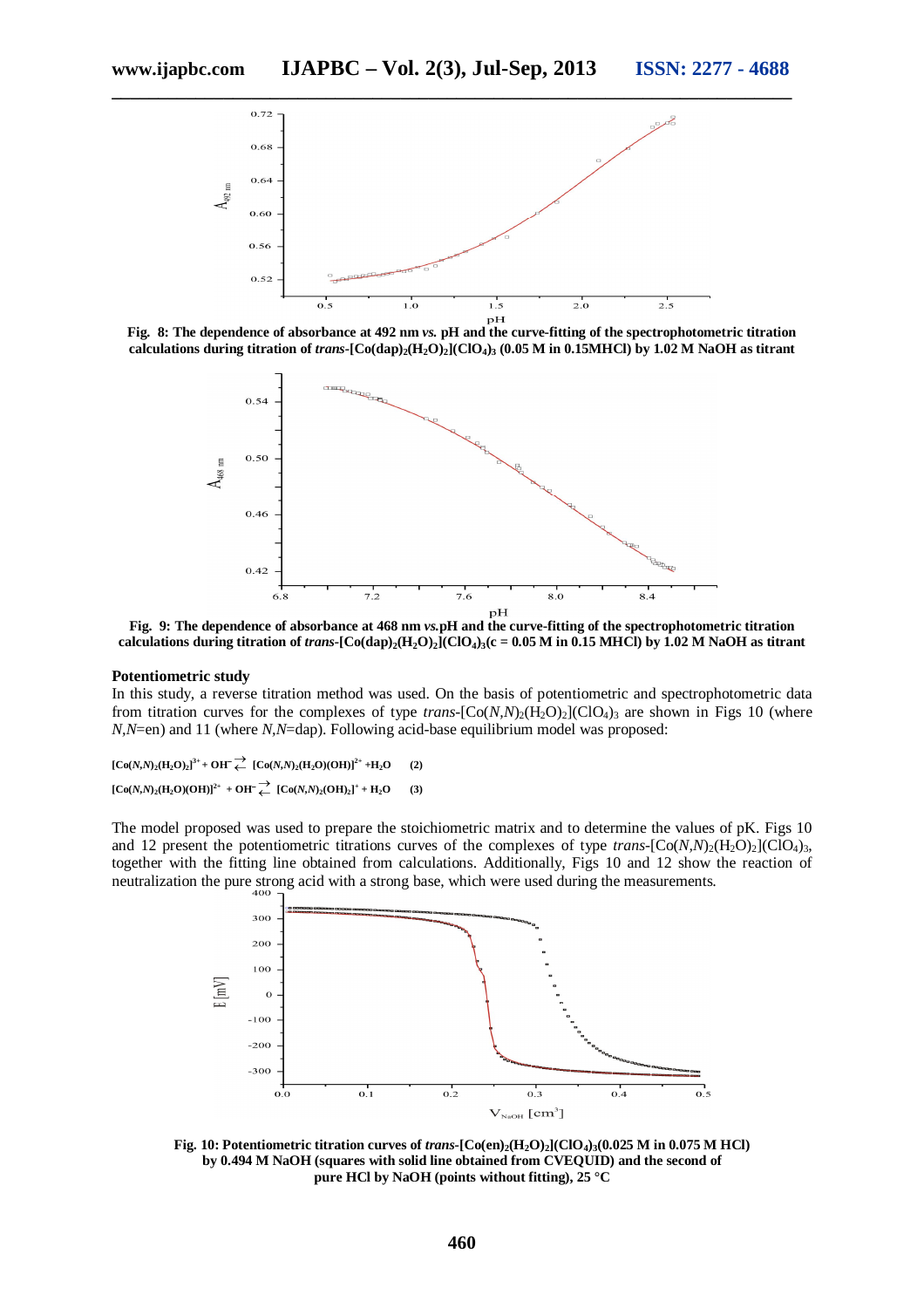The curves of concentration for every form of complex *trans*- $[Co(en)_2(H_2O)_2](ClO_4)$ <sub>3</sub> are plotted and shown in Fig. 11. Points of intersection of these curves correspond to the calculated value of the constantspK's.



During the titrationan acidic solution of *trans*- $[Co(\text{dap})_2(H_2O)_2]$ (ClO<sub>4</sub>)<sub>3</sub> by using sodium hydroxide, the green precipitate of cobalt(III) hydroxide was formed. These experimental points were not taken into account during calculations (rejected value of potentialin Fig. 12).



**Fig. 12:** Potentiometric titration curves of *trans*- $[Co(\text{dap})_2(\text{H}_2\text{O})_2]$  $[CO_4)_3(0.05 \text{ M in } 0.101 \text{ M HCl})$ **by 0.152 M NaOH (squares with solid line obtained from CVEQUID) and the second of pure HCl by NaOH (points without fitting), 25 °C**

The concentration diagrams for ionic form of Co(III) complex with 1,3-diaminopropane were plotted on the basis of the calculation (Fig. 13). The curves are intersecting at points corresponding to the values of the consecutive deprotonation constants  $pK$ 's obtained from calculations.



**obtained from results of potentiometric titration**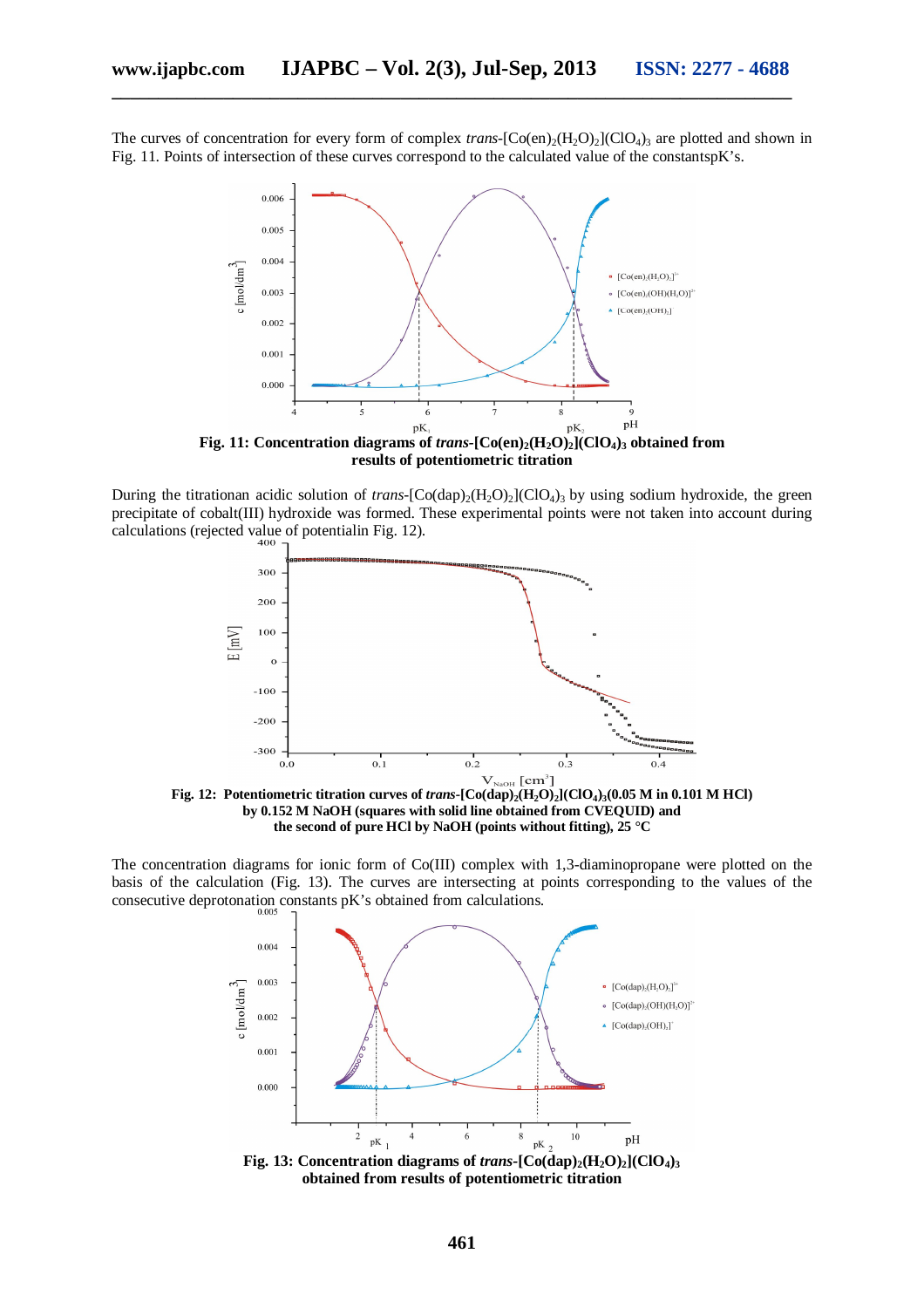On the basis of potentiometric and spectrophotometric titration measurements, the number of protolytic equlibria has been determined and the values of dissociation constants for two coordination compounds of Co(III) have been calculated. The data obtained are involved in Table 1, which shows results obtained using two independent methods.The comparable values of constants were obtained. Additional titration (for *N,N*=dap) was carried out also using potassium hydroxide as a titrant to eliminate the error of sodium. The results of titration allow the determination only of the  $pK_1$  (the calculation results of titrations with KOH were summarized in the last row of the Table 1).

| эрсси өзсөрге ана роксийоннен те ин айон нисиюаз                                                      |                             |                                                |                                 |                     |  |  |
|-------------------------------------------------------------------------------------------------------|-----------------------------|------------------------------------------------|---------------------------------|---------------------|--|--|
|                                                                                                       |                             | Spectrophotometric titration                   | <b>Potentiometric titration</b> |                     |  |  |
| Complex                                                                                               | $\mathbf{p}$ K <sub>1</sub> | $\mathbf{pK}_{2}$<br>$\mathbf{p} \mathbf{K}_1$ |                                 | pK <sub>2</sub>     |  |  |
| <i>trans</i> -[Co(en) <sub>2</sub> (H <sub>2</sub> O) <sub>2</sub> ](ClO <sub>4</sub> ) <sub>3</sub>  | 5.74 $(\pm 0.11)$           | $8.19 \ (\pm 0.35)$                            | 5.98 ( $\pm$ 0.23)              | $8.08 \ (\pm 0.34)$ |  |  |
| <i>trans</i> -[Co(dap) <sub>2</sub> (H <sub>2</sub> O) <sub>2</sub> ](ClO <sub>4</sub> ) <sub>3</sub> | 2.42 ( $\pm$ 0.14)          | $8.02 \ (\pm 0.17)$                            | 2.65 ( $\pm$ 0.45)              | $8.51 \ (\pm 0.21)$ |  |  |
|                                                                                                       | $2.57 \ (\pm 0.03)$         | not observed <sup>*</sup>                      | $2.47 \ (\pm 0.21)$             | not observed        |  |  |
| $\mathbf{a}$ is the state of the state $\mathbf{a}$                                                   |                             |                                                |                                 |                     |  |  |

**Table 1: Acidity constants of the Co(III) complexes, obtained by the spectroscopic and potentiometric titration methods**

 **\***results obtained from titration with KOH as a titrant

Moreover, the values of the reduction potentials were determined by using cyclic voltamperometry technique for two selected coordination compounds. The results showed that the reduction potential for *trans-*  $[Co(\text{dap})_2(H_2O)_2]$  $(CIO_4)_3$  is -0.997 V and for *trans*- $[Co(\text{en})_2(H_2O)_2]$  $(CIO_4)_3$  is -0.611 V. Co(III) complex containing 1,3-diaminopropane is reduced much easier to Co(II) complex, which is shown the number of peaks obtained on cathode, anode and the occurrence of peak values of their potentials.

# **Microbiological measurements**

The synthesized Co(III) complexes with diamino chelate ligands were tested against control microbial strains: Gram-positive bacteria *Enterococcus hirae* ATCC 10541, *Staphylococcus aureus* ATCC 6538, Gram-negative bacteria *Escherichia coli* ATCC 8739, *Proteus vulgaris* 4635, *Pseudomonas aeruginosa* ATCC 9077 and fungus *Candida albicans* ATCC 10231. Also CoCl<sub>2</sub> 6H<sub>2</sub>O salt and diamino chelate ligands separately were investigated. Investigations of *in vitro* antimicrobial activity of compounds included experiments of MIC (minimal inhibitory concentration) using microbroth dilution method and MBC (minimal bactericidal or fungicidal concentration) determination. The MIC and MBC of the tested compounds are collected in Table 1 and Table 2, respectively. All of types of Co(III) complexes like *trans*- $[Co(\text{dap})_2(H_2O)_2](ClO_4)$ <sub>3</sub>, *trans*-[Co(dap)2Cl2]Cl, *trans*-[Co(en)2Cl2]Cl showed similar activity with tested ligands. Comparison of antibacterial activities as values of MIC and MBC obtained for  $CoCl<sub>2</sub>6H<sub>2</sub>O$  salt and complexes revealed that complexes *trans*- $[Co(\text{dap})_{2}(H_{2}O)_{2}]$ (ClO<sub>4</sub>)<sub>3</sub>, *trans*- $[Co(\text{dap})_{2}Cl_{2}]$ Cl and *trans*- $[Co(\text{en})_{2}Cl_{2}]$ Cl presented similar or smaller activity to tested Co(II) salt. The strongest effect of compounds {except complex *trans*- $[Co(en)_2(H_2O)_2(CIO_4)_3$ } was observed against *Candida albicans*. Three above complexes of Co(III) showed approximately 4-10 fold greater activity than ligands, and similar activity to CoCl<sub>2</sub> 6H<sub>2</sub>O. Complex *trans*-[Co(en)<sub>2</sub>(H<sub>2</sub>O)<sub>2</sub>](ClO<sub>4</sub>)<sub>3</sub> appeared to have very poor effectiveness against all tested species.

**Table 2: The results of the minimal inhibitory concentration studies (MIC)**

| No. | Compound                                                                                              | MIC (mg/ml)                  |                                 |                            |                            |                           |                     |
|-----|-------------------------------------------------------------------------------------------------------|------------------------------|---------------------------------|----------------------------|----------------------------|---------------------------|---------------------|
|     |                                                                                                       | <b>Enterococcus</b><br>hirae | <b>Staphylococcus</b><br>aureus | <b>Escherichia</b><br>coli | <b>Proteus</b><br>vulgaris | Pseudomonas<br>aeruginosa | Candida<br>albicans |
|     | CoCl <sub>2</sub> 6H <sub>2</sub> O                                                                   |                              | 0.5                             |                            | 0.5                        |                           | 0.125               |
|     | en                                                                                                    |                              |                                 |                            |                            |                           |                     |
|     | dap                                                                                                   |                              | 0.5                             |                            |                            |                           |                     |
|     | <i>trans</i> -[Co(dap) <sub>2</sub> (H <sub>2</sub> O) <sub>2</sub> ](ClO <sub>4</sub> ) <sub>3</sub> |                              |                                 |                            |                            |                           |                     |
|     | <i>trans</i> -[Co(dap) <sub>2</sub> Cl <sub>2</sub> ]Cl                                               |                              |                                 |                            |                            |                           | 0.13                |
| 6   | <i>trans</i> -[Co(en) <sub>2</sub> (H <sub>2</sub> O) <sub>2</sub> ](ClO <sub>4</sub> ) <sub>3</sub>  | >32                          | 16                              | 32                         | 16                         | >32                       | >32                 |
|     | $trans$ -[Co(en) <sub>2</sub> Cl <sub>2</sub> ]Cl                                                     |                              |                                 |                            |                            |                           | 0.25                |

|  |  |  |  | Table 3: The results of the minimal bactericidal concentration method (MBC) |  |  |
|--|--|--|--|-----------------------------------------------------------------------------|--|--|
|--|--|--|--|-----------------------------------------------------------------------------|--|--|

| No. | Compound                                                                                              | $MBC$ (mg/ml)       |                       |                    |                |             |          |
|-----|-------------------------------------------------------------------------------------------------------|---------------------|-----------------------|--------------------|----------------|-------------|----------|
|     |                                                                                                       | <i>Enterococcus</i> | <b>Staphylococcus</b> | <b>Escherichia</b> | <b>Proteus</b> | Pseudomonas | Candida  |
|     |                                                                                                       | hirae               | aureus                | coli               | vulgaris       | aeruginosa  | albicans |
|     | CoCl <sub>2</sub> 6H <sub>2</sub> O                                                                   |                     |                       |                    |                |             | 0.125    |
| ◠   | en                                                                                                    |                     |                       |                    |                |             |          |
| ◠   | dap                                                                                                   |                     |                       |                    |                |             |          |
|     | <i>trans</i> -[Co(dap) <sub>2</sub> (H <sub>2</sub> O) <sub>2</sub> ](ClO <sub>4</sub> ) <sub>3</sub> |                     |                       |                    |                |             |          |
|     | $trans$ -[Co(dap) <sub>2</sub> Cl <sub>2</sub> ]Cl                                                    |                     |                       |                    |                |             | 0.25     |
|     | <i>trans</i> -[Co(en) <sub>2</sub> (H <sub>2</sub> O) <sub>2</sub> ](ClO <sub>4</sub> ) <sub>3</sub>  | >32                 | >32                   | 32                 | >32            | $>32$       | >32      |
|     | $trans$ -[Co(en), Cl <sub>2</sub> ]Cl                                                                 |                     |                       |                    |                |             | 0.5      |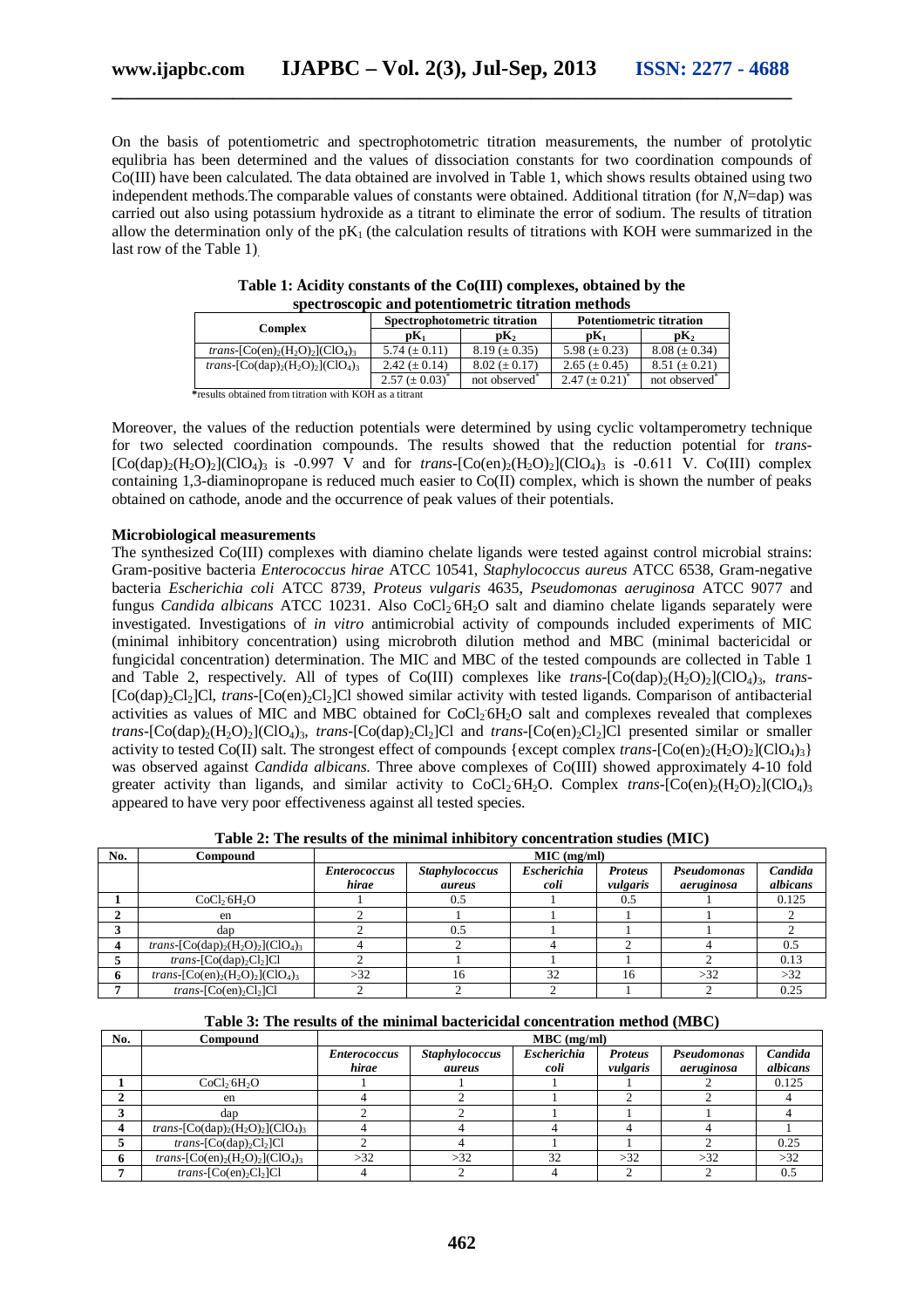# **CONCLUSION**

Differences in the values of molar absorption coefficient and the positions of absorption bands in different pH indicate the presence of various protolytic forms in aqueous solution and enable to determine the values of deprotonation constants.

Based on potentiometric and spectrophotometric measurements, it was found that the investigated complexes undergo two-step reaction of dissociation in water. In the reversed-titration method each coordination compound had to be dissolved in a strong acid to show the maximum protonated state or to expand the scale of pH during titration. The values of equilibrium constants of these reactions indicate that the investigated complexes exhibit weak acidic properties. Moreover, the values of acidity constants determined by two independent methods are compatible.

Analysis of the values of deprotonation constantsfor coordination compounds of Co(III) with diamine ligands, showed that the  $pK_1$  and  $pK_2$  for the complex with 1,3-diaminopropane are much lower than for complex with ethylenediamine. This means that the *trans*- $[Co(\text{dap})_2(H_2O)_2(CIO_4)$ <sub>3</sub> exhibits stronger acidic properties than *trans*- $[Co(en)_{2}(H_{2}O_{2})_{1}(ClO_{4})_{3}$ . It can be concluded that the shorter carbon chain in diamine ligandin complex the less their acidic properties.

Based on the values of the reduction potentials it can be concluded that the compound *trans-*  $[Co(dap)_{2}(H_{2}O)_{2}]$ (ClO<sub>4</sub>)<sub>3</sub> is a stronger oxidant than *trans*- $[Co(en)_{2}(H_{2}O)_{2}]$ (ClO<sub>4</sub>)<sub>3</sub>. Co(III) complex containing 1,3-diaminopropane is reduced much easier to Co(II) complex. The increase in carbon chain length of the diamine ligand affects its powerful oxidizing properties.

All biological tests with coordination compounds of Co(III) showed antibacterial and antifungal activity. Relatives compounds containing in the coordination sphere of the chloride anions were characterized by approximately twice lower minimum concentration inhibiting growth of bacteria and fungi than their counter parts containing aqualigands. The same dependence was found for the lowest concentration at which 99.9% of germs were killed. Considering the compounds as homologues, such as pair *trans*-[Co(en)<sub>2</sub>Cl<sub>2</sub>]Cl - *trans*- $[Co(dap)<sub>2</sub>Cl<sub>2</sub>]$ Cl, it can be concluded that the use of about twice smaller amount of Co(III) complex with dap causes both inhibition of microbial growth and death. Compound with the highest antifungal activity among the tested turned out to be *trans*- $[Co(\text{dap})_{2}Cl_{2}]Cl$ . It inhibited most strongly the growth of fungi of the genus *Candida*, bacterial growth of Gram-negative bacilli *Escherichia coli* and colon freak vulgaris *Proteus vulgaris*. Comparison of results for *trans*-[Co(en)<sub>2</sub>Cl<sub>2</sub>]Cl and *trans*-[Co(dap)<sub>2</sub>Cl<sub>2</sub>]Cl suggests the dependence: the longer carbon chain of the organic *N,N*-donor ligand in the Co(III) complex, the compound is more effective bactericidal and fungicidal. Moreover, the results concerning antimicrobial activities of testing complexes studied by disc diffusion method revealed medium sensitivity of *trans*-[Co(dap)<sub>2</sub>Cl<sub>2</sub>]Cl against *Proteus vulgaris* and *Candida albicans* (results not shown).

# **ACKNOWLEDGEMENTS**

This work was financially supported by BMN 538-8232-1073-12 and DS/530-8232-D187-12. The publication is financed from European Social Fund in as a part of the project "Educators for the elite - integrated training program for PhD students, post-docs and professors as academic teachers at University of Gdansk" within the framework of Human Capital Operational Program, Action 4.1.1, Improving the quality of educational offer of tertiary education institutions. This publication reflects the views only of the author, and the funder cannot be held responsible for any use, which may be made of the information contained therein.

#### **REFERENCES**

- 1. Yilmaz I and Cukurovali A. Characterization and Antimicrobial Activity of the Schiff Bases Derived From 2,4-Disubstituted Thiazole and 3-Methoxy Salicylaldehyde and Their Cobalt(II), Copper(II), Nickel(II) and Zinc(II) Complexes. Trans Met Chem. 2003;28:399-404.
- 2. Zhong X, Yi J, Sun J, Wei HL, Liu WS and Yu KB. Synthesis and crystal structure of some transition metal complexes with a novel bis-Schiff base ligand and their antitumor activities. Eur J Med Chem. 2006;41:1090-1092.
- 3. Konidaris KF, Raptopoulou CP, Psycharis V, Perlepes SP, Manessi-Zoupa E and Stamatatos TC. Use of the 2-Pyridinealdoxime/N,N'-Donor Ligand Combination in Cobalt (III) Chemistry: Synthesis and Characterization of Two Cationic Mononuclear Cobalt (III) Complexes. Bioinorg Chem Appl. 2010;7:1-7.
- 4. Yadave MS and Patil SA. Synthesis, characterization and biological studies of cobalt(II) and nickel(II) complexes with new Schiff bases. Trans Met Chem. 1997;22:220-224.
- 5. Arali VH, Revankar VK and Mahale VB. Synthesis, characterization and biological studies of 2-(3,5 dimethylpyrazol-1-yl)benzothiazole complexes of cobalt(II), nickel(II) and cooper(II). Trans Met Chem. 1993;18:158-162.